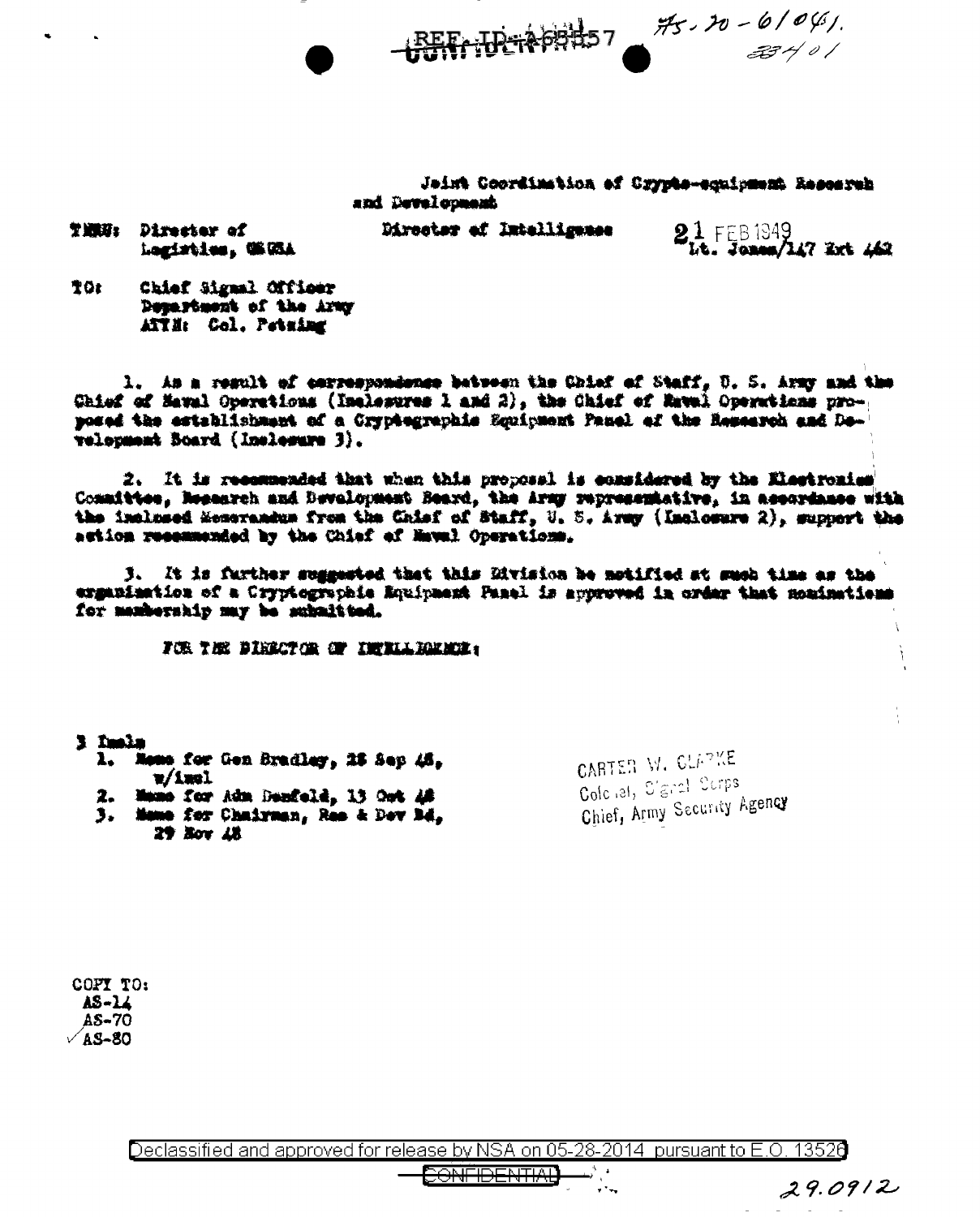**REF MA65557** 

Op-20/fdr  $(8C)$   $P17 - 1$ Serial OllP20

**JUYT DEPARTMENT** OFFICE OF THE CHARP OF MAYAL OPERATIONS **RASHIROTON 25. D. C.** 

**COP DESTRI** 

28 Sep 1948

 $H_{\text{H}}$ 

**BE MORARDUM FOR OFFICIAL READLEY:** 

- Subject: Joint Coordination of Crypto-equipment Research and Development.
- (A) Proposed Charter of JCEC Security and **Englorure:** Cryptegraphic Panel.

1. This is in reply to your confidential memorandum of 3 September 1948.

Previous correspondence indicates the following з. proposals may be acceptable to the Army. I understand they probably will be asseptable to the Air Fores.

(m) Creste a new Cryptographie Equipment Panel tunder the Committee on Electronics of the Research and Development Beard), with equal representation from sach Service, utilising the best qualified personnel of the three ailitary Departments as members.

(b) Medify the charter of the Security and Cryptographie Panel of JCS (JGEC) as per enclosure (A) hereto.

If the above proposed solution is agreeable. 3. I shall advise the Chairman of the Research and Development Board concerning paragraph 2(a), and the Chief of Maval Communications will take appropriate action with a view to modification of the charter mentioned in paragraph 2(b).

> /s/ Louis Denfald L. DEMPELD CHIEF OF MAVAL OFERATIONS

Copy to: Chief of Staff, USAF

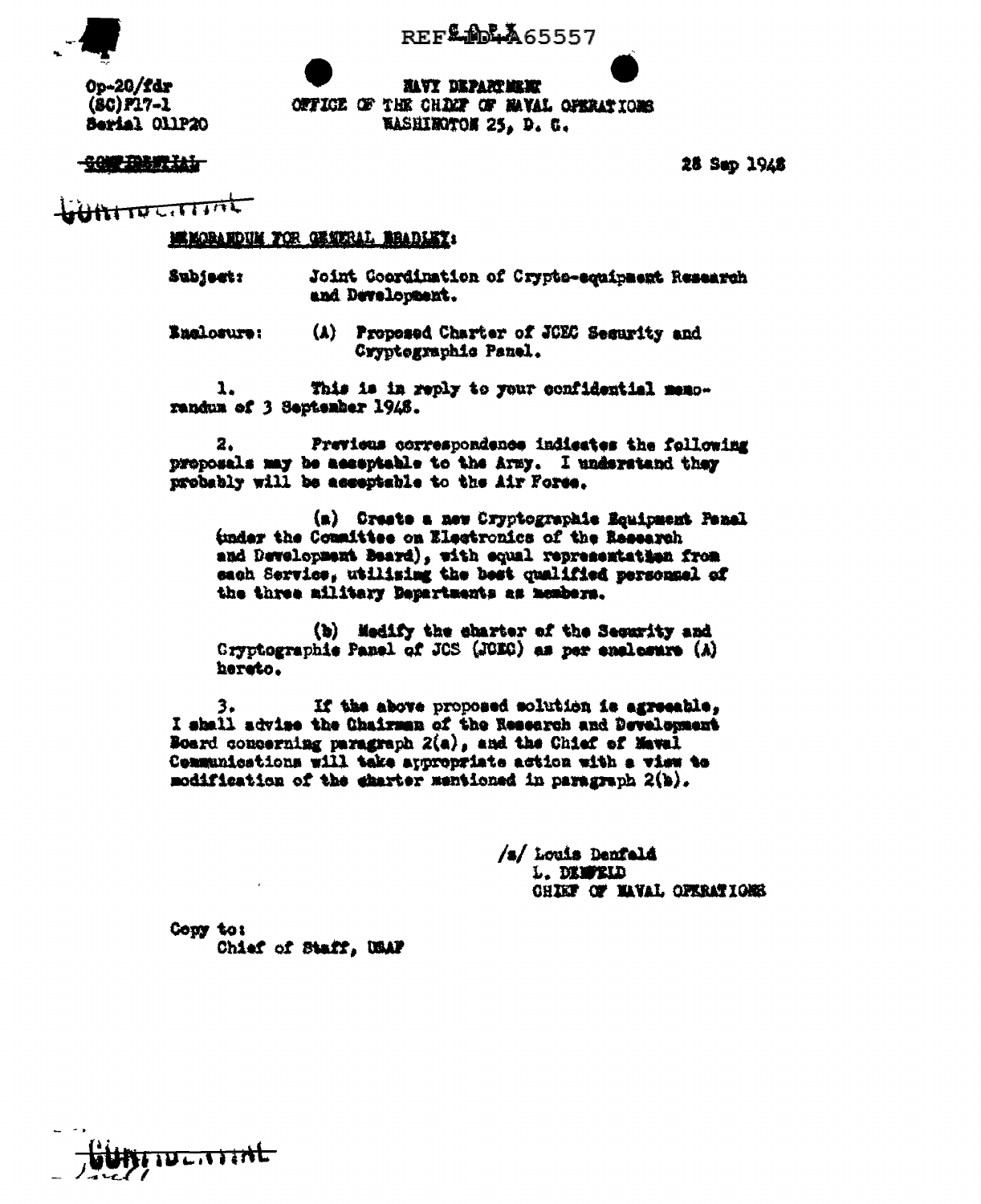PROPOSED CHARTER FOR JOBC SECURITY AND CRIPICORAPHIC PANEL

REP 10 A65557

 $($ Kembership - 9 $)$ 

Note: Underlimed portions of text are proposed modifications to present charter.

1. Make recommendations regarding the research and development, fabrication, procurement, distribution, and exployment of joint eryptographic systems and equipment.

2. Formulate communication security policies in the following aspects:

- a. Physical security of publications, decuments, equipment and messages.
- b. Tramsaission security.
- e. Cryptographie security.
- d. The interrelation of operational and communication security.
- e. Training activities.

۰,

3. Maks resommendations for the improvement or withdrawal from use of cryptographic mystems and equipment as necessary for the maintenance of security.

4. Insure coordination with the Joint Intelligence Counities. Segurity Panal, whenever important policy considerations are involved affecting seemvity.

Ą.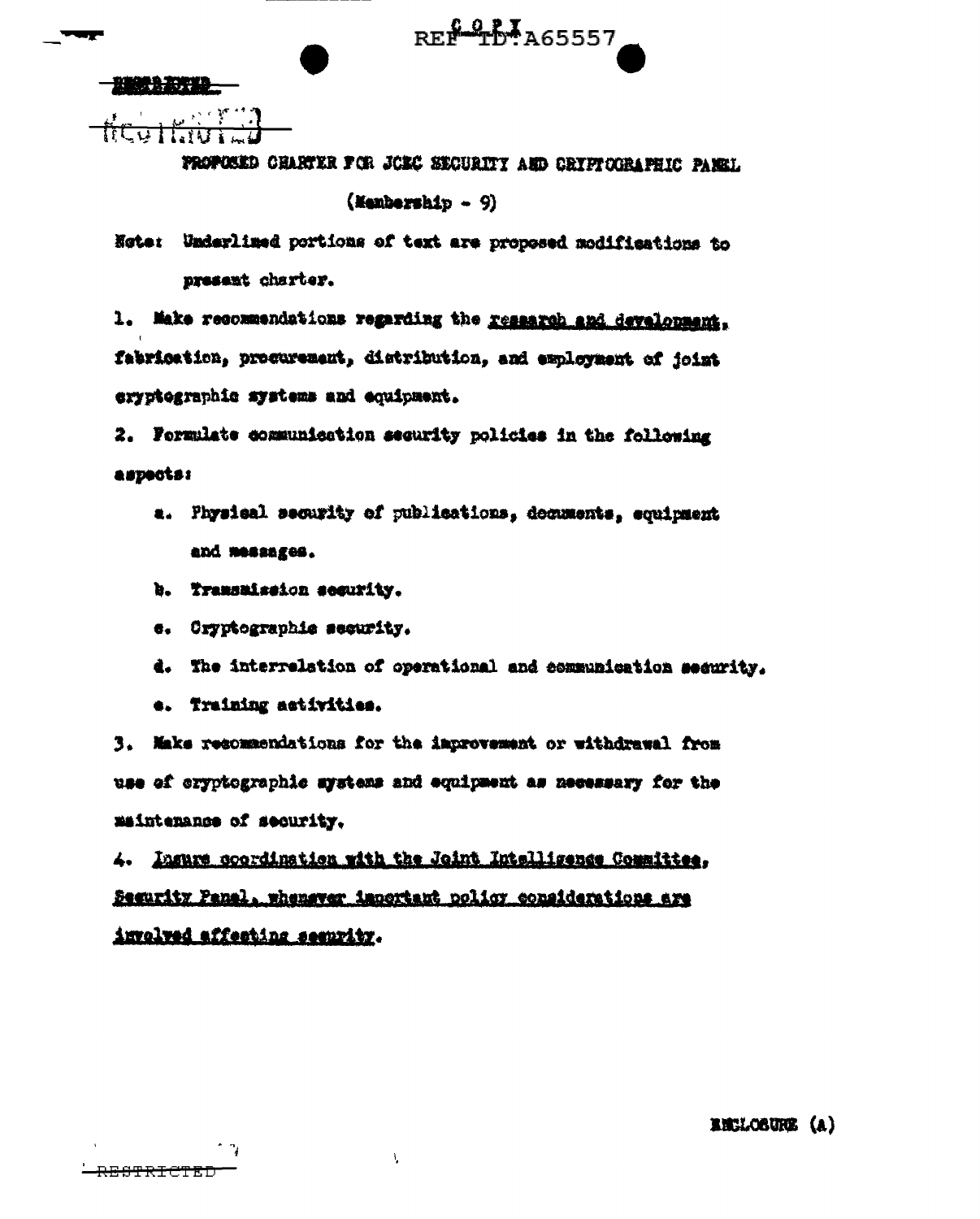**Refr 1D: A65557** 

CSUSA 334. A-M Crypto-Equipment Coord.Comte. (28 Sep 48)

 $\sim$ 

 $\ddot{\phantom{a}}$ 

13 October 1948

CSUBA/3763 Knowlton/ofgm

MEMORANDUM FOR ADMIRAL DENTELD:

SUBJECT: Joint Coordination of Crypto-squipment Research and Development

In reply to your memorandum of 28 September 1948, I am in complete agreement with your preposals for the coordination of crypto-equipment research and development.

The Army will support the proposals when they are considered by the Research and Development Board and the Joint Communications Electronics Committee.

(Sgd) Omar N. Bradley

co. Chief of Staff, USAF

 $\overline{\phantom{a}}$ 

Inda

**WALKERTHE**